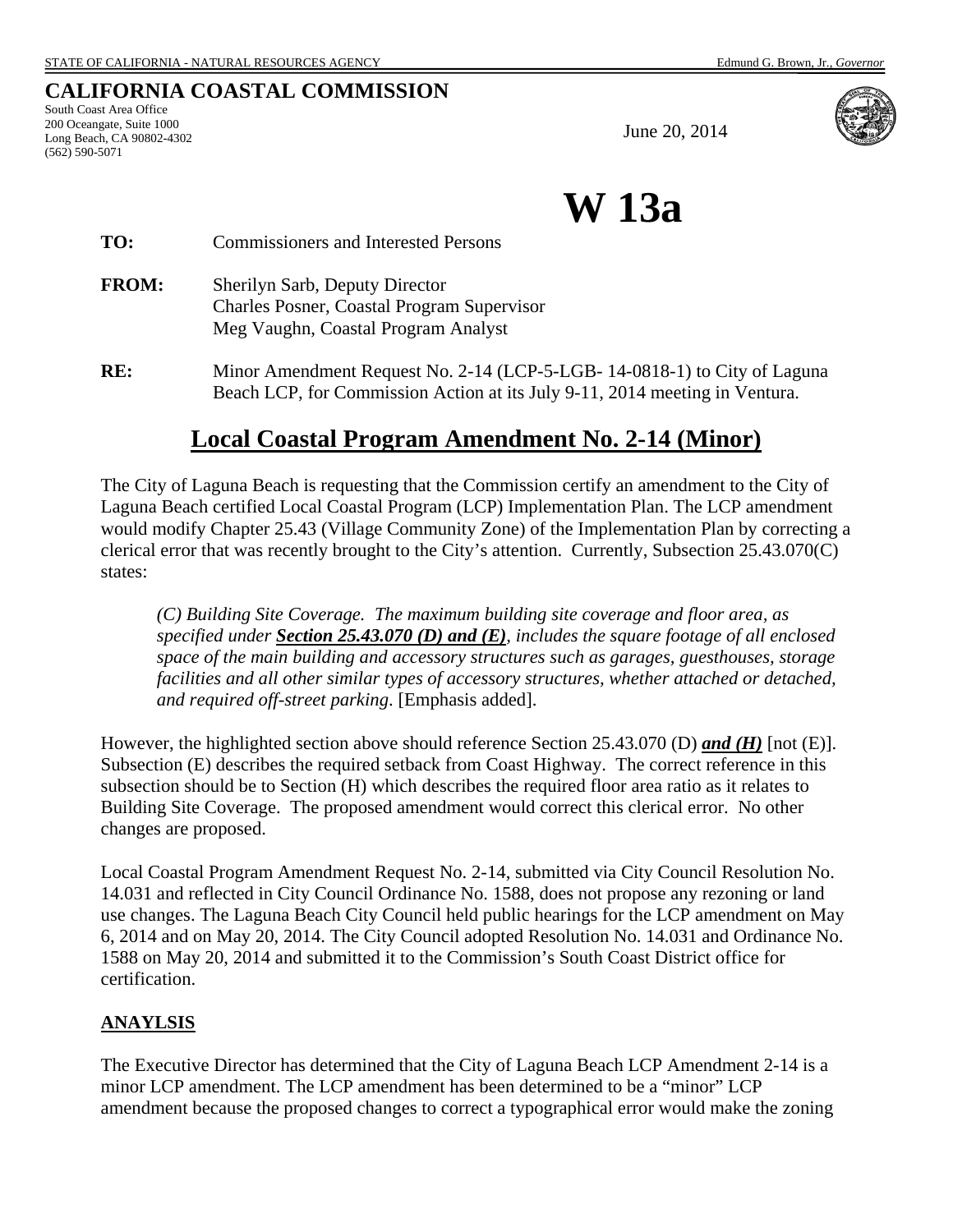### Minor Amendment Request No. 2-14 (LCP-5-LGB- 14-0818-1) City of Laguna Beach Community Village Section 25.43.070(C) Page 2

ordinances and the certified IP more specific and would not change the kind, location, intensity or density of any uses. The proposed changes to the certified LCP are attached in Exhibit #1. The proposed LCP amendment corrects a typographical error such that Subsection 25.43.070(C) correctly cross references Subsection (H). The proposed changes will clarify the City's development regulations and will not result in any changes in the kind, location, intensity or density of uses allowed in the Community Village Zone.

### **Procedures**

Pursuant to Section 30514(c) of the Coastal Act and Section 13554(a) of the California Code of Regulations, the Executive Director has determined that the proposed LCP amendment is "minor" in nature. Section 13554(a) of the California Code of Regulations defines a minor LCP amendment as changes in wording which make the use as designated in the zoning ordinances, zoning district maps or other implementing actions more specific and which do not change the kind, location, intensity or density of use and are consistent with the certified LUP.

The proposed LCP amendment will become effective after reporting to the Commission of any written objections received within ten working days of the mailing of notice unless one-third of the appointed members of the Commission request that the LCP amendment be processed and heard as a "major" LCP amendment pursuant to Section 13555 of the California Code of Regulations.

LCPA-5-LGB-14-0818-1 MIN VilCom 7.14 mv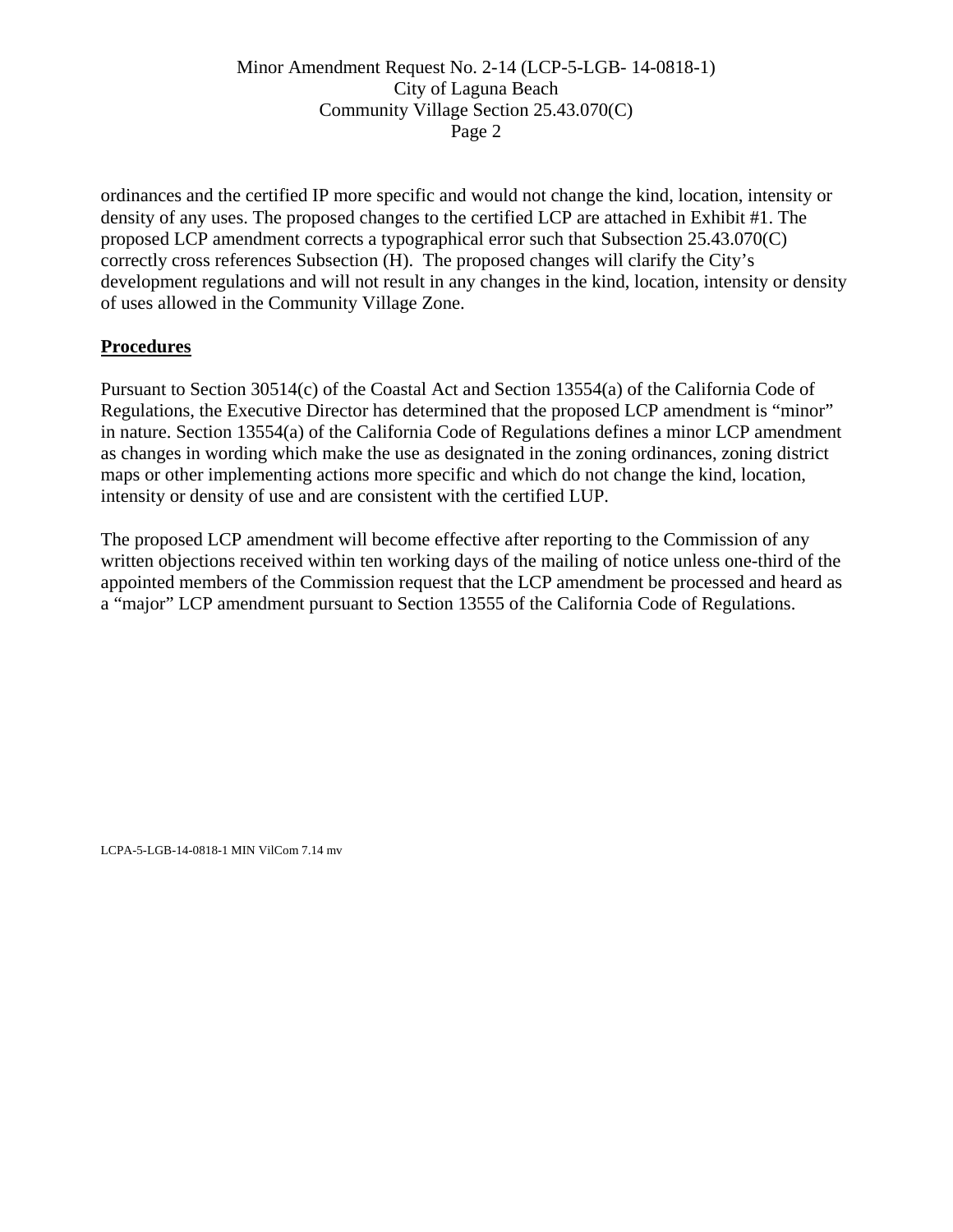#### **RESOLUTION NO. 14.031**

 $\mathbf{1}$ 

 $\overline{2}$ 

3

4

5

6

7

8

9

10

11

12

13

14

15

16

17

18

19

20

21

22

23

24

25

26

 $27$ 

28

#### A RESOLUTION OF THE CITY COUNCIL OF THE CITY OF LAGUNA CALIFORNIA, ADOPTING LOCAL **COASTAL PROGRAM** BEACH, AMENDMENT 14-728 AND REQUESTING ITS CERTIFICATION BY THE CALIFORNIA COASTAL COMMISSION

WHEREAS, after notice duly given pursuant to Government Code Section 65090 and Public Resources Code Sections 30503 and 30510, the Planning Commission of the City of Laguna Beach held at least one public hearing to consider the adoption of Laguna Beach Local Coastal Program Amendment 14-728; and

WHEREAS, the City Council, after giving notice as prescribed by law, held at least one public meeting regarding the proposed Laguna Beach Local Coastal Program Amendment 10-01, and the City Council finds that the proposed amendment is consistent with the Certified Laguna Beach Coastal Land Use Plan and Chapter 6 of the California Coastal Act; and

WHEREAS, the City Council of the City of Laguna Beach intends to implement the Local Coastal Program in a manner fully consistent and in conformance with the California Coastal Act;

NOW, THEREFORE, the City Council of the City of Laguna Beach does hereby resolve as follows:

SECTION 1. That the Laguna Beach Local Coastal Program Amendment 14-728 is hereby approved, consisting of Ordinance No. 1588 pertaining to amendments to Title 25 -Copies of the aforesaid Ordinance are attached hereto as Exhibit A, and are Zoning. incorporated by this reference as though fully set forth herein.

SECTION 2. That the California Coastal Commission is hereby requested to consider. approve and certify Laguna Beach Local Coastal Program Amendment No. 14-728.

That pursuant to Section 13551(b) of the Coastal Commission SECTION 3. Regulations, Laguna Beach Local Coastal Program Amendment No. 14-728 will automatically

 $EXhubit 1$  page.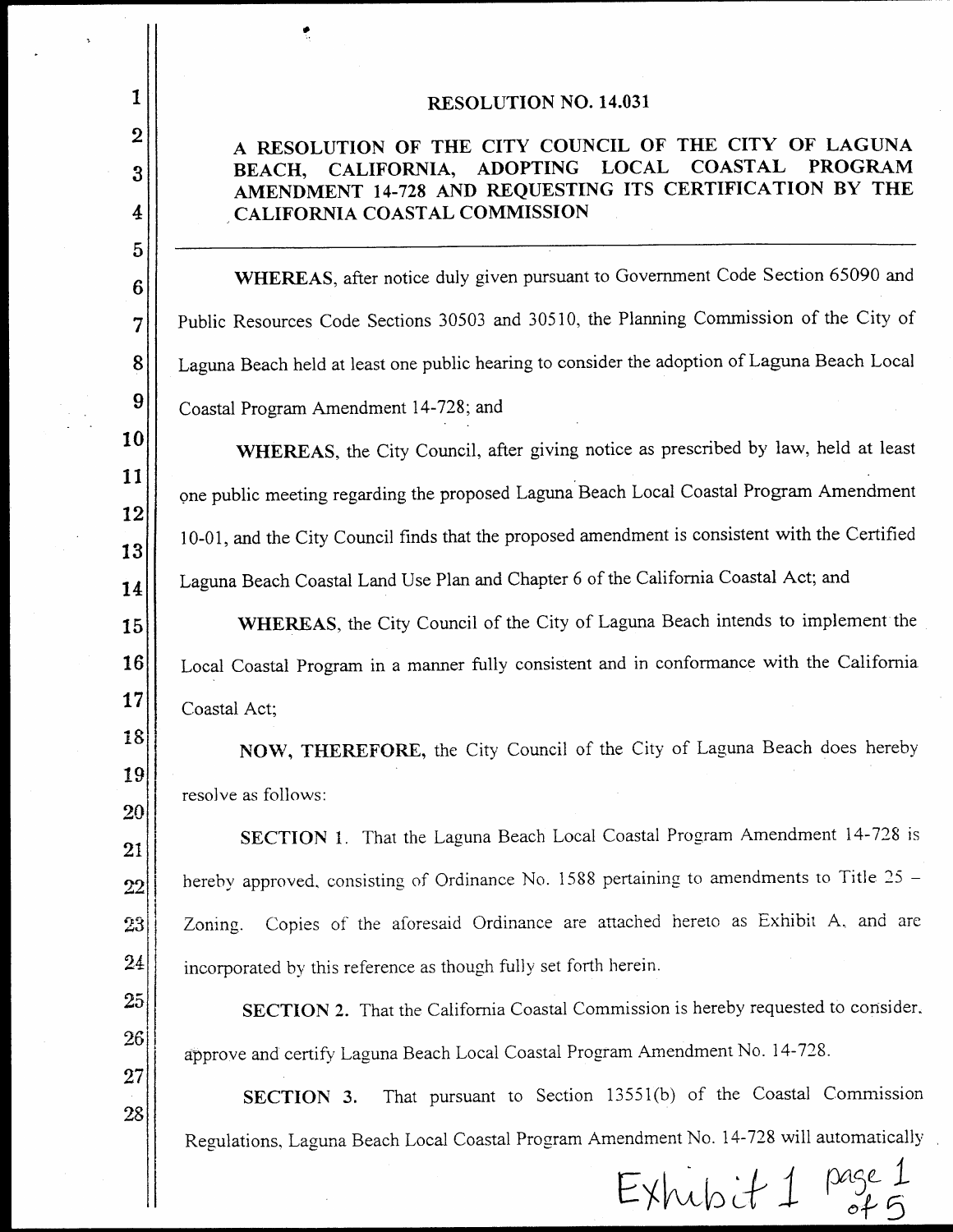take effect immediately upon California Coastal Commission approval, as provided in Public 1  $\overline{2}$ Resources Code Sections 30512, 30513 and 30519.  $\overline{3}$ ADOPTED this 20<sup>th</sup> day of May, 2014.  $\overline{4}$ 5  $6\phantom{1}6$ Elizabeth Pearson, Mayor ATTEST:  $\overline{7}$ 8  $\omega$   $V_{0}$ .g City Clerk 10 I, Lisette Chel-Walker, City Clerk of the City of Laguna Beach, California, do hereby 11 certify that the foregoing Resolution No. 14.031 was duly adopted at a Regular Meeting of the City Council of said City held on May 20, 2014, by the following vote: 12 13 COUNCILMEMBER(S): Boyd, Dicterow, Iseman, Pearson AYES: 14 **NOES** COUNCILMEMBER(S): None 15 Whalen **ABSENT** COUNCILMEMBER(S): 16 Vec. 17 Clerk of the City of Laguna Beach. CA City 18 19 20  $21$  $22$  $23$ 24 25 26  $27$ 28  $Exhibit 1$ <br>page 2  $-2-$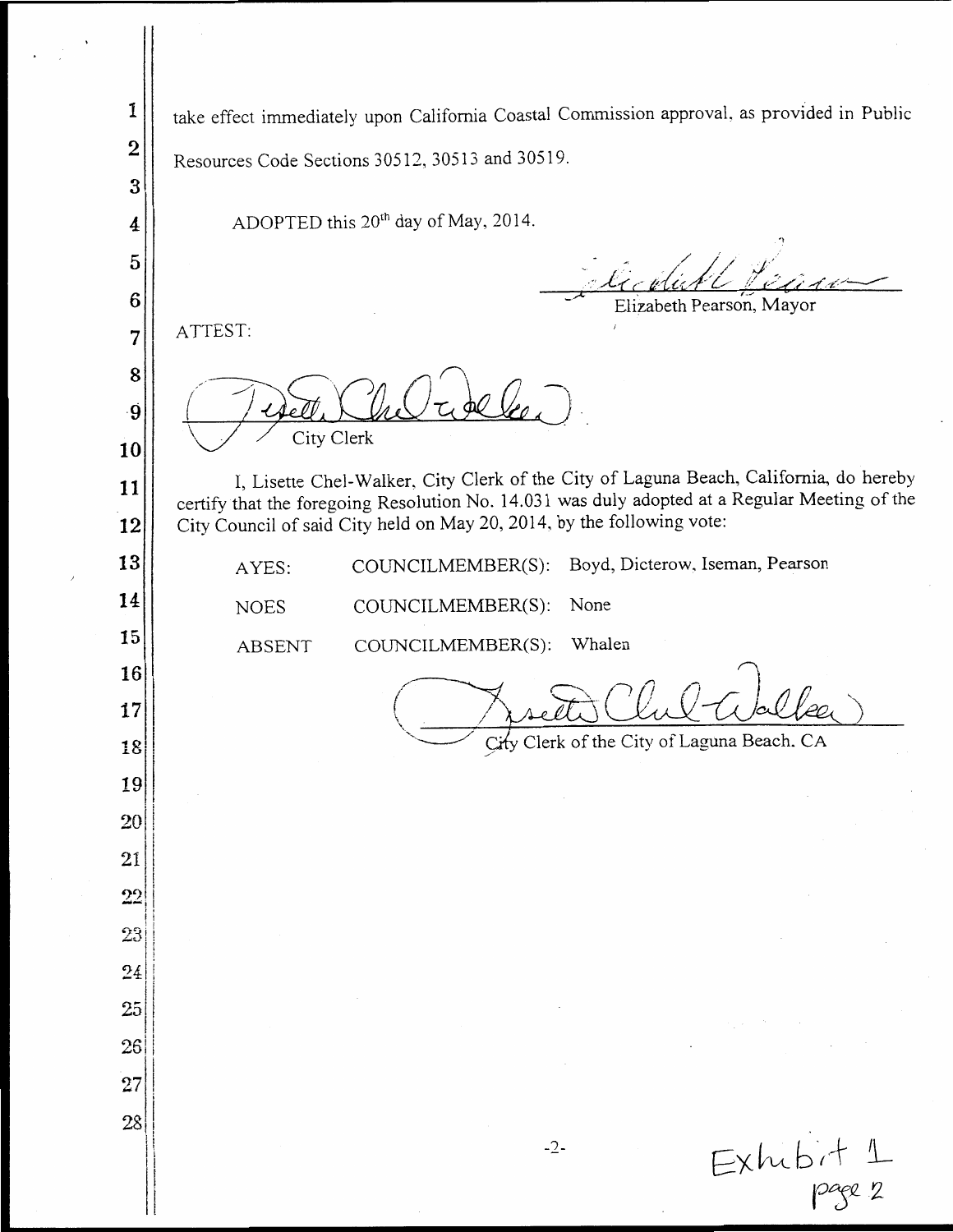#### **ORDINANCE NO. 1588**

## AN ORDINANCE OF THE CITY OF LAGUNA BEACH CORRECTING SECTION 25.43.070(C) OF THE LAGUNA BEACH MUNICIPAL CODE, RELATING TO BUILDING SITE COVERAGE AND FLOOR AREA REOUIREMENTS IN THE VILLAGE COMMUNITY ZONE

WHEREAS, on October 28, 1992, the Planning Commission conducted a legally noticed public hearing regarding the above topic; and

WHEREAS, on November 17 and December 1, 1992, the City Council conducted legally noticed public hearings and has reviewed and considered all documents, testimony and other evidence presented and adopted the Ordinance 1249, defining building site coverage and floor area in the Village Community Zone;

WHEREAS, it was recently discovered that a clerical error was made in the final adopted version of the definition of "Building Site Coverage" in Section 25.43.070 (C) of the ordinance that necessitates correction;

NOW, THEREFORE THE CITY COUNCIL OF THE CITY OF LAGUNA **BEACH DOES ORDAIN, as follows:** 

**SECTION 1.** Section 25.43.070(C) of Chapter 25.43 is hereby amended which reads in its entirety as follows:

 $(C)$ Building Site Coverage. The maximum building site coverage and floor area, as specified under Section 25.43.070 (D) and (H), includes the square footage of all enclosed space of the main building and accessory structures such as garages, guesthouses, storage facilities and all other similar types of accessory structures, whether attached or detached, and required off-street parking.

Exhibit 1<br>page 3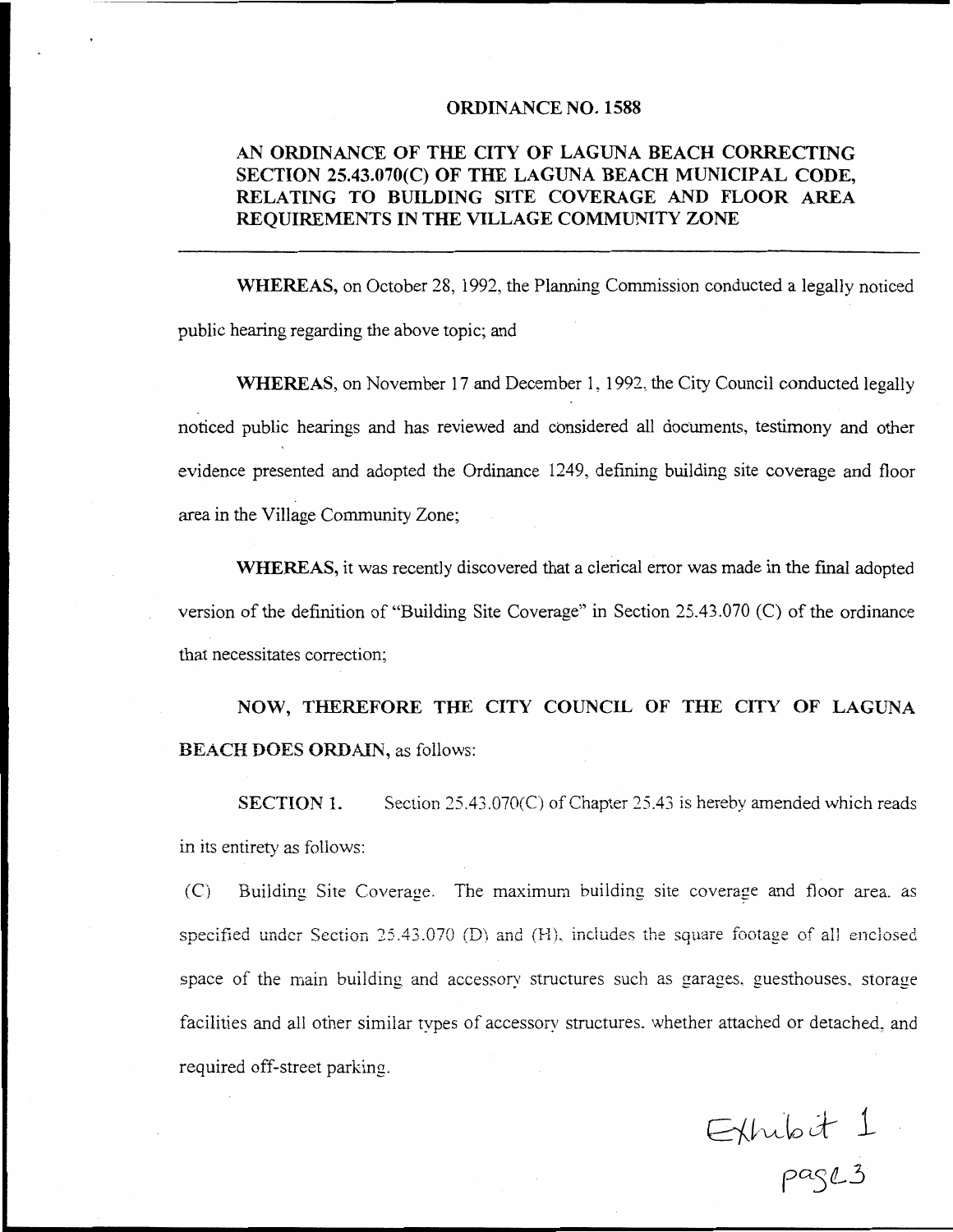**SECTION 2.** This Ordinance is exempt from compliance with the California Environmental Quality Act (CEQA) pursuant to Section 15061 (b)(3) of the State CEQA Guidelines, and a Notice of Exemption has been prepared.

**SECTION 3.** If any portion of this Ordinance, or the application of any such provision to any person or circumstance, shall be held invalid, the remainder of this Ordinance to the extent it can be given effect, of the application of such provision to persons or circumstances other than those as to which it is held invalid, shall not be affected thereby, and to this extent the provisions of this Ordinance are severable.

**SECTION 4.** This Ordinance is intended to be of Citywide effect and application. All ordinances and provisions of the Laguna Beach Municipal Code and Sections thereof inconsistent shall be and the same are hereby repealed to the extent of such inconsistency and no further.

**SECTION 5.** The City Clerk of the City of Laguna Beach shall certify to the passage and adoption of this Ordinance, and shall cause the same to be published in the manner required by law in the City of Laguna Beach. This Ordinance shall become effective thirty (30) days from and after the date of its adoption by the City Council.

ADOPTED this 20th day of May, 2014.

Flizabeth Pearson. Mayor

ATTEST: Lisette Chel-Walker. City

Exhibit 1<br>Page 4

 $\overline{2}$